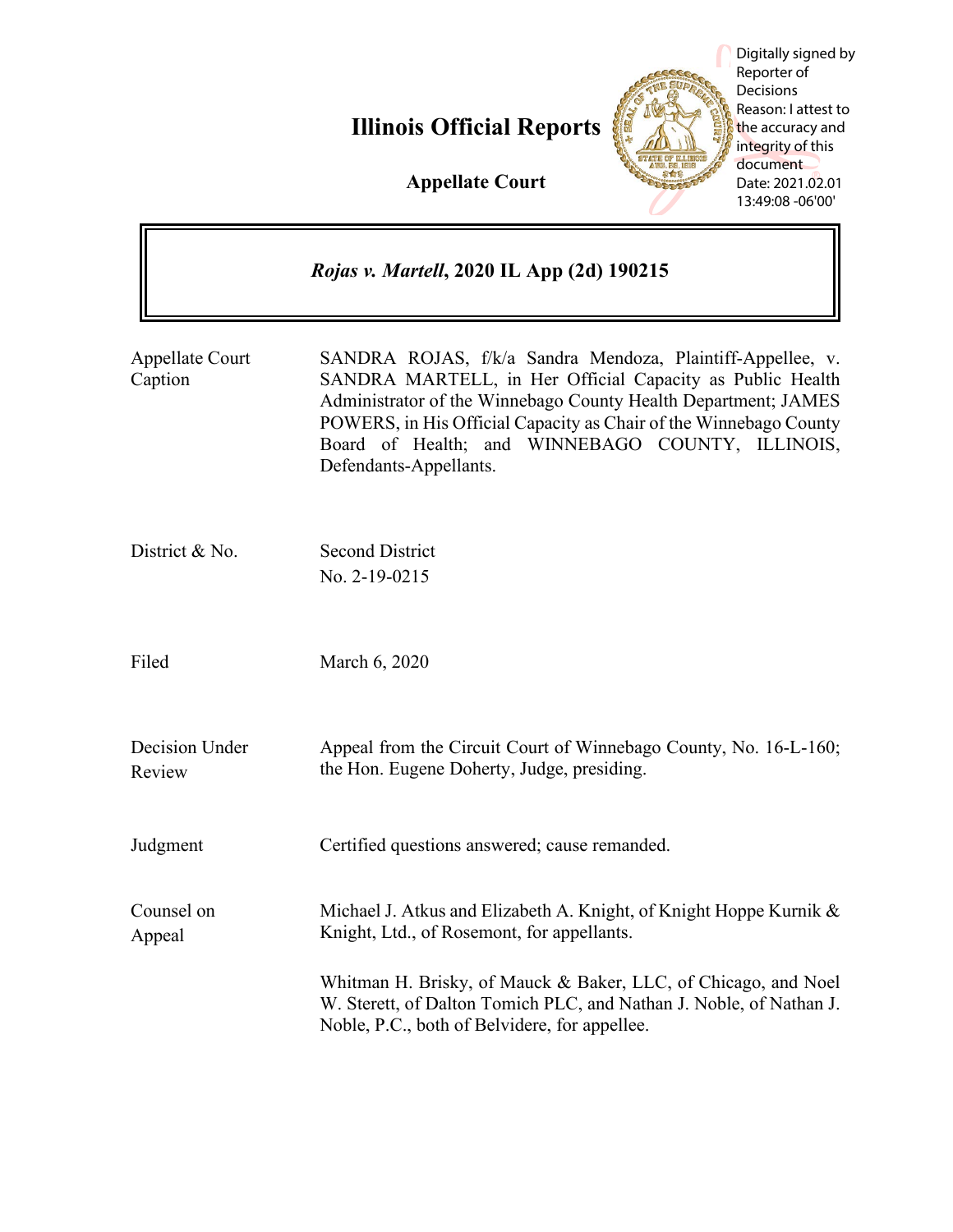Panel JUSTICE HUDSON delivered the judgment of the court, with opinion.

> Justices Hutchinson and Schostok concurred in the judgment and opinion.

#### **OPINION**

¶ 1 This interlocutory appeal arises out of plaintiff Sandra Rojas's former employment as a licensed practical nurse with the Winnebago County Health Department (Health Department). Defendants are Dr. Sandra Martell, the public health administrator of the Health Department; James Powers, the chair of the Winnebago County Board of Health (Board); and Winnebago County. Plaintiff's complaint raises claims under the Health Care Right of Conscience Act (Right of Conscience Act) (745 ILCS 70/1 *et seq.* (West 2014)) and the Religious Freedom Restoration Act (Religious Freedom Act) (775 ILCS 35/1 *et seq.* (West 2014)). Plaintiff alleges that defendants discriminated against her after she asserted that her religious beliefs as a practicing Catholic prevented her from providing birth control, from providing "Plan B" emergency contraception (or "the morning-after pill"), and from making a referral for an abortion.

¶ 2 The trial court denied the parties' cross-motions for summary judgment but granted defendants' motion to certify four questions pursuant to Illinois Supreme Court Rule 308 (eff. July 1, 2017), as set forth below, involving burdens of proof and defenses with respect to Right of Conscience Act and Religious Freedom Act claims. Defendants timely filed an application for leave to appeal in this court pursuant to Rule 308; plaintiff filed an answer in opposition. We granted the application for leave to appeal.

## ¶ 3 I. BACKGROUND

¶ 4 The following is derived from the materials set forth in the supporting record and filed in support of the parties' summary judgment motions. Plaintiff began working at the Health Department in 1996 as a part-time licensed practical nurse in the pediatric immunization clinic. In August 2014, plaintiff began working full-time at the Health Department in the areas of adult immunization and phlebotomy, in addition to pediatrics.

¶ 5 Meanwhile, in January 2014, the Board adopted a strategic plan for the Health Department, including an initiative to evaluate opportunities for cross-connection, improved customer service, and consolidation. At the time, the Health Department operated the following eight clinics, located in two separate buildings: pediatric immunization, adult immunization, refugee, blood work, travel immunization, sexually transmitted disease/infection, family planning/women's health, and tuberculosis control. Pursuant to the objectives of the strategic plan, Dr. Martell announced a goal to integrate the eight clinics by June 2015. Toward that end, in January 2015, the nurses in the various clinics were advised that they would be crosstrained to provide all services in the combined clinic, including family planning and women's health services.

¶ 6 In May or June 2015, plaintiff spoke with Kimberly Ponder, Winnebago County's director of human resources, about her discomfort with providing certain family planning and women's

- 2 -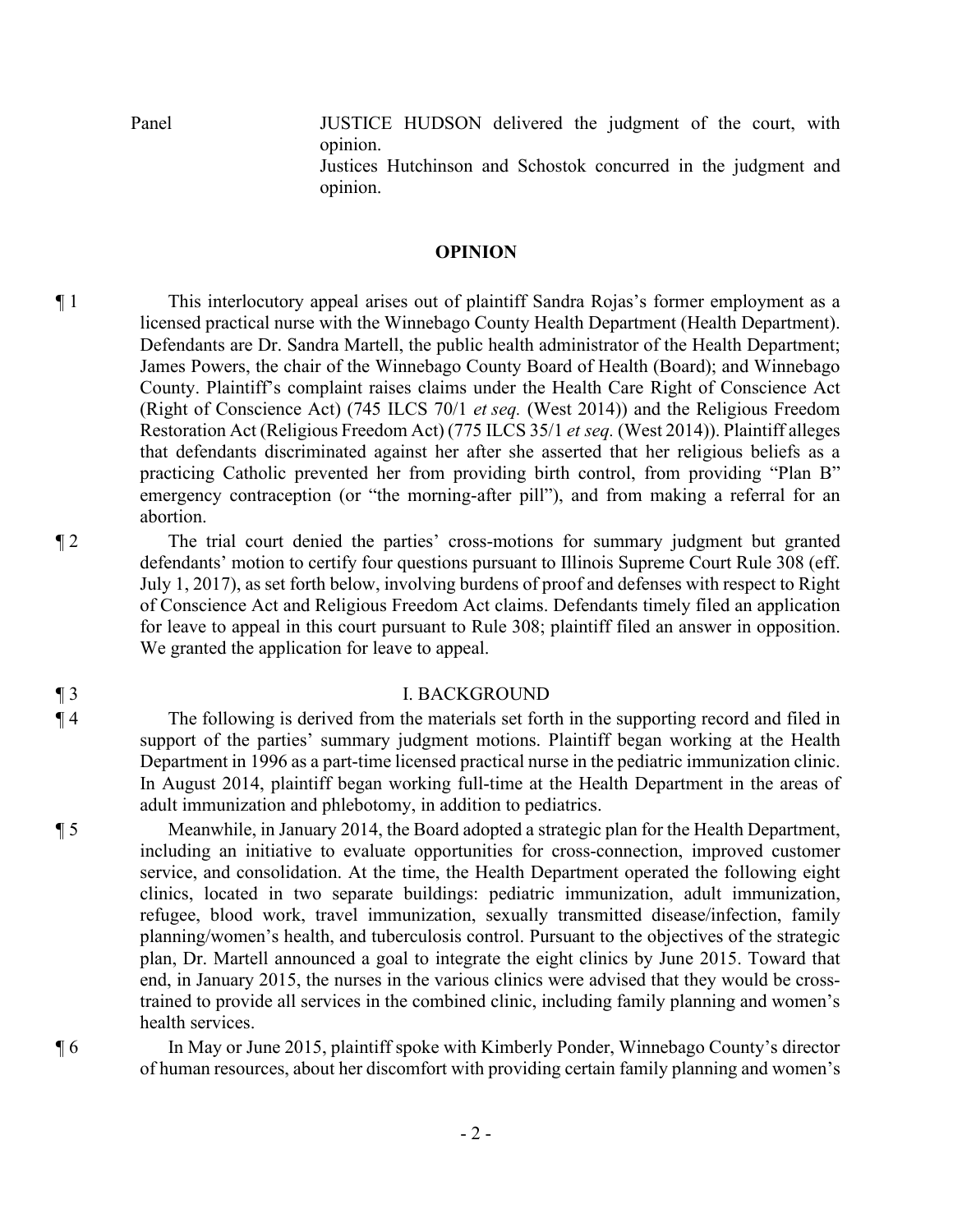health services, based on her religious beliefs. Ponder directed plaintiff to Dr. Martell, who had the authority to determine whether an accommodation could be provided.

¶ 7 Plaintiff informed Dr. Martell that as a practicing Catholic her religious beliefs prevented her from providing birth control, from providing Plan B emergency contraception, and from making a referral for an abortion. In a June 30, 2015, letter, Dr. Martell responded to plaintiff:

> "On June 24, 2015, you approached management at the Health Department requesting a religious accommodation due to the consolidation of duties at the various Health Department clinics which is to occur on July 1, 2015. You are currently working in the Pediatric Immunization Clinic and indicated a preference to stay with pediatrics. You conveyed that your religious beliefs would not permit you to perform a number of the required duties at the combined clinics. Unfortunately, business necessity has compelled the consolidation of the clinics, including the Pediatric Immunization Clinic, requiring cross-training of all employees.

> We have diligently considered your request for an accommodation and have determined that we cannot accommodate you within the clinic environment at the Health Department. The terms of the grants that we work under require the nursing staff in the clinics to utilize a non-directed approach with our clients. Frequently, this will involve job duties that you have indicated are objectionable to you. We have determined that we cannot segregate you, as the only full-time Licensed Practical Nurse (LPN), from these job duties without creating an undue hardship for the other employees in the clinics and the Health Department as a whole.

> While we cannot accommodate you in the Health Department clinics, we can offer some alternatives outside of the clinics. The first position would be as a temporary parttime food inspector for the Health Department. The second would be as an LPN at River Bluff Nursing Home, which is owned by the County of Winnebago. Should you have any questions or be interested in either of these positions, please let me know and we can assist you or direct you to the appropriate personnel to assist you.

> I realize that you have a lot to consider. We will continue to make a temporary accommodation for you for the next fourteen (14) days to give you time to decide what you would like to do. I look forward to your response within that time frame."

¶ 8 Plaintiff did not receive the letter until Dr. Martell provided plaintiff a copy after following up with her about the status of her decision, on July 14, 2015, because the letter was sent to the wrong address. As a result, the response deadline was extended to July 18, 2015.

¶ 9 In a July 14, 2015, e-mail, Dr. Martell informed Ponder that plaintiff "indicated that she would like to consider River Bluff as an option." Dr. Martell also requested information as to "how we can facilitate the process for her to tour/interview/consider the position." Dr. Martell further informed Ponder that plaintiff "wanted to know if she would have to resign or would she be terminated if the option is not acceptable" and that Dr. Martell "essentially informed [plaintiff] that [they] would work through the process with her to consider her options." However, in a July 16, 2015, e-mail, Dr. Martell informed Ponder that plaintiff telephoned her to "verbally indicate[ ] that she has decided not to pursue the accommodations at River Bluff or the food inspector with the Health Department and will submit her 2[-]week letter of resignation to her supervisor Mary Weyand tomorrow."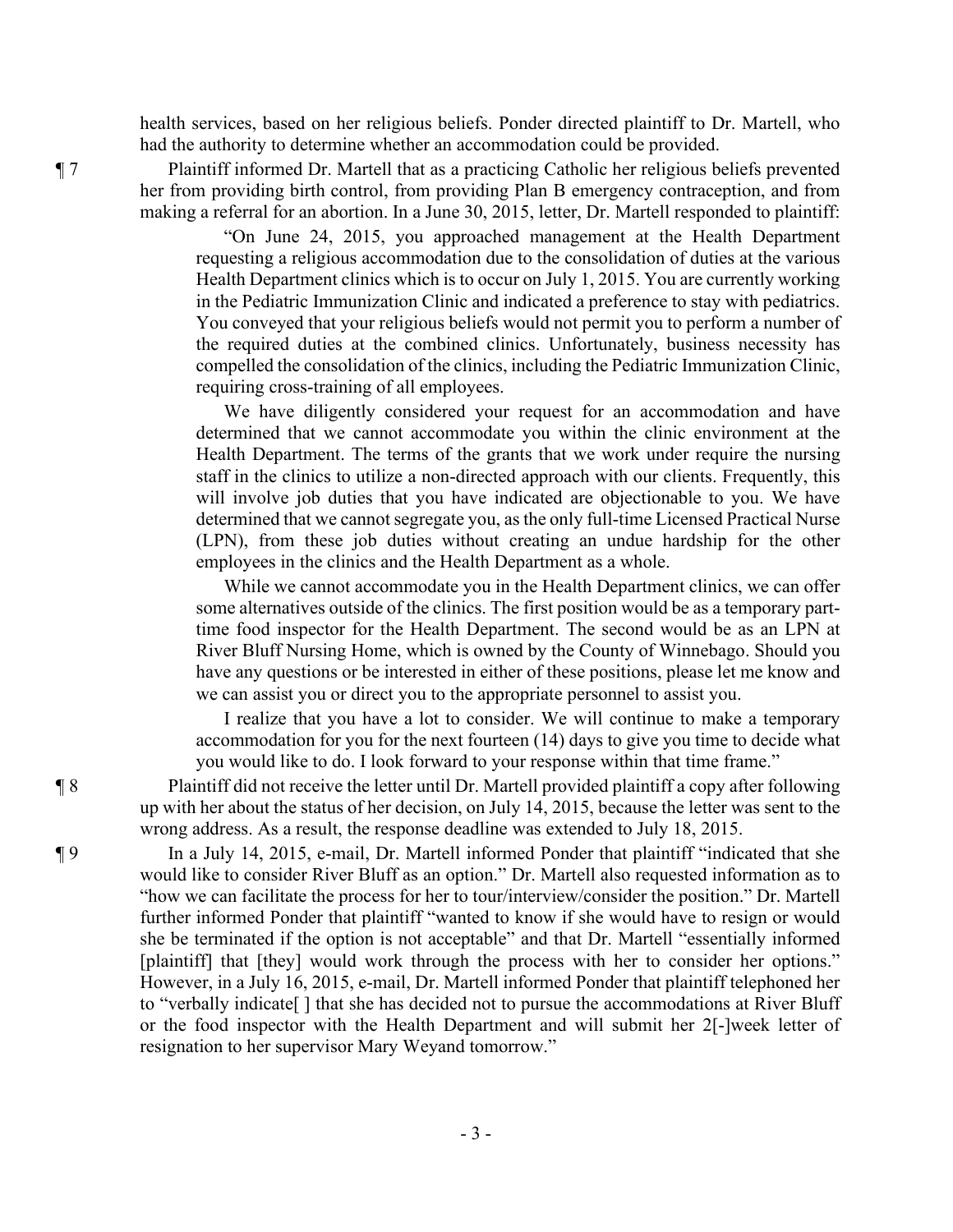¶ 10 It was undisputed that plaintiff submitted her resignation on July 17, 2015, effective July 31, 2015. Plaintiff wrote: "Please accept this letter as my formal notice of resignation from Winn. Co. Health Dept effective on 7-31-15. I have enjoyed my employment here and appreciate all [I] have learned[.]"

¶ 11 Plaintiff subsequently sued defendants, alleging Right of Conscience Act and Religious Freedom Act claims. Following a round of unsuccessful summary judgment motions by both sides, defendants again moved for summary judgment, and plaintiff moved for summary judgment on liability. Regarding plaintiff's Right of Conscience Act claim, defendants argued that the framework for analyzing an employment discrimination claim under Title VII of the Civil Rights Act of 1964 (Title VII) (42 U.S.C. § 2000e *et seq.* (2012)) should apply. Accordingly, defendants argued that plaintiff failed to establish a *prima facie* case under the Right of Conscience Act because it was undisputed that she did not suffer an adverse employment action. Moreover, defendants maintained that they were entitled to summary judgment because they offered plaintiff a reasonable accommodation, which plaintiff failed to pursue, and that allowing plaintiff to remain in her position would have amounted to an undue hardship on their business.

¶ 12 Noting the dearth of authority on the issue, the trial court applied principles of statutory construction in rejecting the application of the Title VII framework to the Right of Conscience Act claim. As such, the trial court pointed out that the legislature did not expressly adopt a Title VII analysis for claims under the statute. Rather, "the legislature has plainly stated [(in the Right of Conscience Act)] that it 'shall be unlawful' to 'discriminate against any person \*\*\* because of such person's conscientious refusal to participate in any particular form of health care services contrary to his or her conscience,' and it further described that an act of discrimination includes a 'transfer' made due to the employee's invocation of an objection of conscience." Thus, the court concluded, "[r]egardless of the wisdom of that decision, it is not the [c]ourt's place to engraft upon the statute a provision which the legislature could have included but did not." The court nevertheless noted its concern with plaintiff's analysis in that the act of purportedly transferring plaintiff to accommodate her conscience-based objection would be the very act that would establish defendants' liability under the Right of Conscience Act.

¶ 13 The trial court rejected plaintiff's argument that liability was established as a matter of law. The court found genuine issues of material fact as to the purported transfer. The trial court concluded that a reasonable inference may be drawn from the record that defendants "would not have forced [p]laintiff off her job if the hoped-for alternative positions were unavailable or unacceptable." The court also concluded that the "record permits more than one inference about whether the alternative job possibilities were being offered to [p]laintiff, or whether she would ultimately be *required* to choose one of them (or give up her job)."

¶ 14 Regarding plaintiff's Religious Freedom Act claim and whether plaintiff was prevented from exercising her religious beliefs, the trial court found both parties' arguments to be essentially a "rehash" of their positions with respect to the Right of Conscience Act claim. Namely, defendants argued that plaintiff was not prevented from honoring her religious beliefs because she was accommodated at work for an initial time period and the availability of alternative positions was never fleshed out. The court found that the "matters presented here are clearly reflective of a question of fact, as the record permits different inferences about whether [p]laintiff was effectively required to leave her job or whether she voluntarily left

- 4 -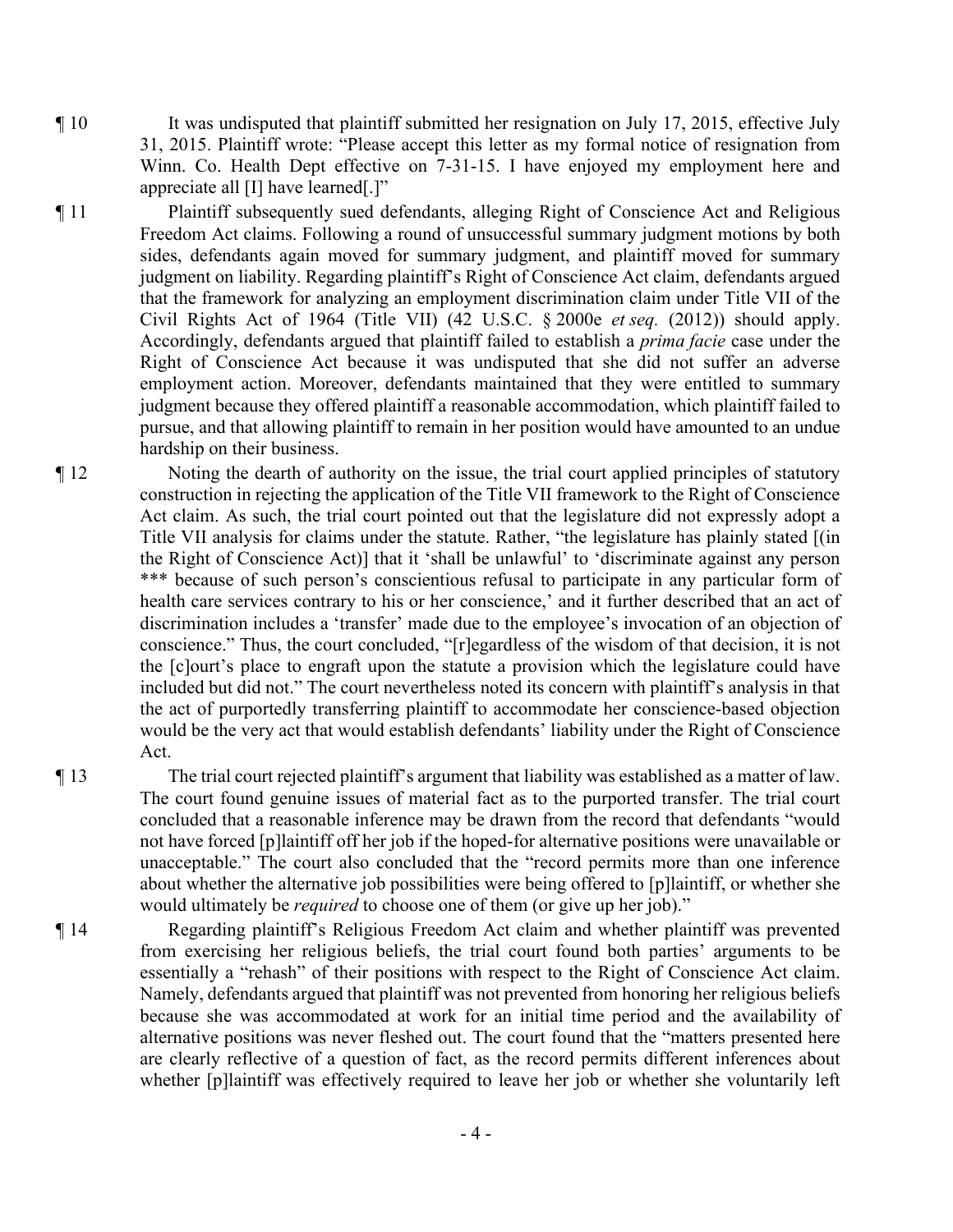without fully exploring alternatives." Likewise, the court found genuine issues of material fact with respect to whether Dr. Martell's letter was the equivalent of a discharge from the clinic and whether plaintiff was offered other viable and comparable alternatives.

¶ 15 However, defendants also argued that they did not substantially burden plaintiff's free exercise of religion in the first instance because, as a public employee, plaintiff had no legitimate expectation of remaining in her preferred position. The trial court flatly rejected the argument, finding it "extremely disappointing to see [d]efendants make an argument which seems to have such a weak basis in law or fact." The trial court queried: "Are [d]efendants effectively rewriting [the Religious Freedom Act] so as to make it inapplicable to public employees, all of whom have 'no legitimate expectation' of continued employment? Better judgment would have led [d]efendants to have foregone this argument." As a final matter with respect to the Religious Freedom Act claim, the court concluded that there were genuine issues of material fact with respect to whether defendants had a compelling interest in having plaintiff perform the objected-to services as part of her job responsibilities and whether they employed the least restrictive means to serve the purported compelling governmental interest. Accordingly, the trial court denied the parties' cross-motions for summary judgment.

¶ 16 The trial court subsequently granted defendants' motion to certify the following questions pursuant to Rule 308:

> "1. Is an employee making a claim of discrimination under the [Right of Conscience Act] required to prove an adverse employment action, as traditionally required in Title VII actions?

> 2. If an employee contends that a job duty violates their [*sic*] right of conscience under the [Right of Conscience Act], does a transfer of that employee to a job which does not include the objected-to duty necessarily violate the following provision:

It shall be unlawful for any person, public or private institution, or public official to discriminate against any person in any manner, including but not limited to, licensing, hiring, promotion, *transfer*, staff appointment, hospital, managed care entity, or any other privileges, because of such person's conscientious refusal to receive, obtain, accept, perform, assist, counsel, suggest, recommend, refer or participate in any way in any particular form of health care services contrary to his or her conscience. [745 ILCS 70/5 (West 2014).]

3. Is 'reasonable accommodation,' as that term is used under Title VII, a defense to a claim under the [Right of Conscience Act]?

4. Is 'reasonable accommodation,' as that term is used under Title VII, a defense to a claim under the [Religious Freedom Act]?" (Emphasis added.)

¶ 17 We granted defendants' application for leave to appeal pursuant to Rule 308. For the reasons set forth below, we answer each of the four certified questions in the negative.

| $\P18$ | <b>II. ANALYSIS</b> |
|--------|---------------------|
|--------|---------------------|

¶ 19 The questions certified by the trial court are questions of law subject to *de novo* review. *Rosenbach v. Six Flags Entertainment Corp.*, 2019 IL 123186, ¶ 18. Resolution of the certified questions requires us to construe the Right of Conscience Act and the Religious Freedom Act. Statutory interpretation is likewise a question of law, subject to *de novo* review. *Id.*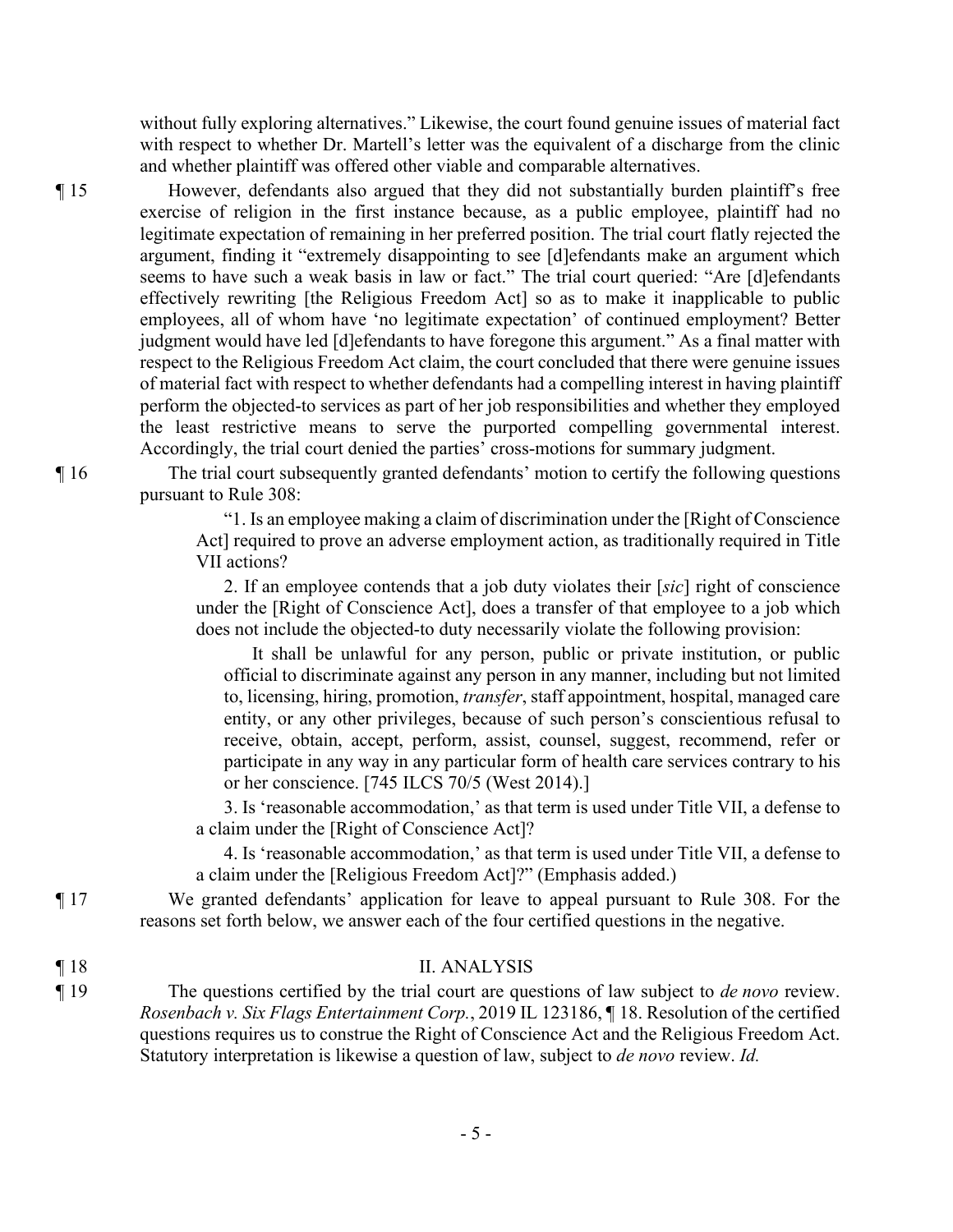¶ 20 Our primary objective in construing a statute is to ascertain and give effect to the legislature's intent. *Acme Markets, Inc. v. Callanan*, 236 Ill. 2d 29, 37 (2009). The plain and ordinary meaning of the language used in the statute is the most reliable indication of that intent. *Id.* at 37-38. "When the language used in a statute is plain and unambiguous, we may not depart from its terms by reading into it exceptions, limitations, or conditions that conflict with the express legislative intent [citation], nor may we add provisions that are not found in a statute [citation]." *Id.* at 38. When the statute is unambiguous, we apply the statute without resort to other aids of statutory construction. *Palm v. Holocker*, 2018 IL 123152, ¶ 21. If the meaning of the statute is unclear, however, we may consider the underlying purpose of the law and the evils that the law was intended to remedy. *Id.* The statute must be read in its entirety and construed so as to give effect to every word, clause, and sentence. *Id.* Words and phrases are not construed in isolation and must be interpreted in light of the other relevant provisions of the statute. *Id.* We are obliged to construe statutes in a manner that avoids absurd, unreasonable, or unjust results that the legislature could not have intended. *Id.* With these principles in mind, we turn to the statutory language under review.

### ¶ 21 A. Right of Conscience Act

¶ 22 On the same day the United States Supreme Court decided *Roe v. Wade*, 410 U.S. 113 (1973), recognizing that the fundamental right to privacy encompasses a woman's decision to have an abortion, the Court also decided *Doe v. Bolton*, 410 U.S. 179 (1973). In *Doe*, the Court struck down several provisions in the State of Georgia's abortion law, including a residency requirement as well as the requirements that abortions be conducted in licensed and accredited hospitals, that advance approval by a hospital abortion committee be obtained, and that two independent physicians confirm a performing physician's medical judgment that an abortion is justified for one of the reasons enumerated in the statute. *Id.* at 192-200. The remainder of the statute was left intact, including the provisions that a hospital "is free not to admit a patient for an abortion" and that "a physician or any other employee has the right to refrain, for moral or religious reasons, from participating in the abortion procedure." *Id.* at 197-98, 201 (citing Ga. Code Ann. § 26-1202(e) (1970)). The Court noted that these provisions "obviously are in the statute in order to afford appropriate protection to the individual and to the denominational hospital." *Id.* at 198.

¶ 23 In the wake of these decisions, a variety of legislation was enacted at the federal and state levels to address the moral dilemma in which health care providers might find themselves if called upon to provide services that are contrary to their consciences. See generally *City & County of San Francisco v. Azar*, 411 F. Supp. 3d 1001 (N.D. Cal. 2019) (reviewing history of federal conscience legislation). The Illinois legislature followed suit in 1977 with the enactment of the Right of Conscience Act. Section 5 of the statute at issue in this case provides:

> "It shall be unlawful for any person, public or private institution, or public official to discriminate against any person in any manner, including but not limited to, licensing, hiring, promotion, transfer, staff appointment, hospital, managed care entity, or any other privileges, because of such person's conscientious refusal to receive, obtain, accept, perform, assist, counsel, suggest, recommend, refer or participate in any way in any particular form of health care services contrary to his or her conscience." 745 ILCS 70/5 (West 2014).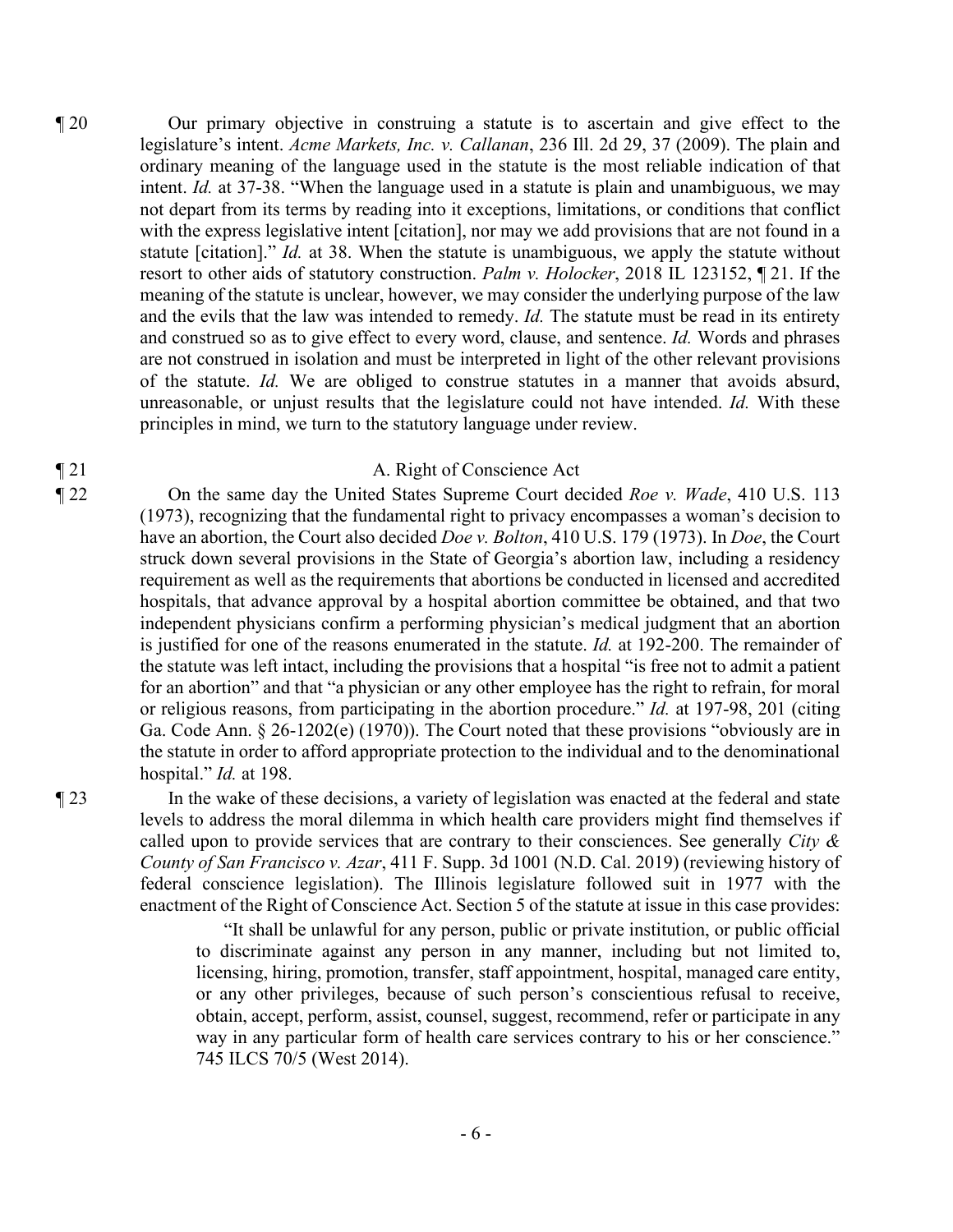¶ 24 The Right of Conscience Act refines its reach in defining the terminology it sets forth, including its definition of "conscience" as "a sincerely held set of moral convictions arising from belief in and relation to God, or which, though not so derived, arises from a place in the life of its possessor parallel to that filled by God among adherents to religious faiths." *Id.* § 3(e).

¶ 25 Against this backdrop, we address the first three certified questions, which, at their core, concern how an employee proves a discrimination claim under the Right of Conscience Act and how an employer defends against the claim. Regarding the first and third certified questions, defendants argue that an employee must prove an adverse employment action, as traditionally required in Title VII jurisprudence, to establish a discrimination claim under the Right of Conscience Act and that a reasonable accommodation, as that term is used under Title VII, is a defense to a Right of Conscience Act claim.

- ¶ 26 Defendants contend that the Right of Conscience Act should be read *in pari materia* with Title VII, as Title VII is "the cornerstone of anti-discrimination law" and prohibits discrimination on various grounds, including discrimination based on religion. See 42 U.S.C. § 2000e-2 (2012). Defendants point out that the analytical framework for resolving Title VII employment-discrimination claims has been adopted by Illinois courts in resolving employment-discrimination claims under the Illinois Human Rights Act (775 ILCS 5/1-101 *et seq.* (West 2018); see, *e.g.*, *Zaderaka v. Illinois Human Rights Comm'n*, 131 Ill. 2d 172, 178 (1989)) and under municipal ordinances (see, *e.g.*, *Powell v. City of Chicago Human Rights Comm'n*, 389 Ill. App. 3d 45, 53 (2009)). Thus, they contend, the framework should be applied to analyze an employee's Right of Conscience Act claim. We disagree.
- ¶ 27 The doctrine of *in pari materia* allows "two statutes dealing with the same subject [to] be considered with reference to one another to give them harmonious effect." *People v. McCarty*, 223 Ill. 2d 109, 133 (2006). However, a court may resort to this interpretive principle only if the statute under review is ambiguous. *People v. 1946 Buick*, 127 Ill. 2d 374, 376 (1989); *5510 Sheridan Road Condominium Ass'n v. U.S. Bank*, 2017 IL App (1st) 160279, ¶ 28.
- ¶ 28 Defendants maintain that the term "discriminate" as set forth in section 5 of the Right of Conscience Act is ambiguous. But they never raised this argument in the trial court and instead simply called for the application of the framework for Title VII claims. They also failed to make the argument in their opening brief in this court, instead contending for the first time in their reply brief that "discriminate" is ambiguous. Accordingly, the argument is forfeited. See Ill. S. Ct. R. 341(h)(7) (eff. May 25, 2018) ("Points not argued are forfeited and shall not be raised in the reply brief \*\*\*."); *In re Marriage of Romano*, 2012 IL App (2d) 091339, ¶ 85 (issues not raised in the trial court are forfeited and may not be raised on appeal).
- ¶ 29 Forfeiture aside, defendants' argument lacks merit. Defendants contend that the term "discriminate" is susceptible to varying interpretations. In support, they cite *CSX Transportation, Inc. v. Alabama Department of Revenue*, 562 U.S. 277 (2011), *Guardians Ass'n v. Civil Service Comm'n*, 463 U.S. 582 (1983), and *Regents of the University of California v. Bakke*, 438 U.S. 265 (1978). Defendants provide no analysis of these decisions beyond mere parenthetical descriptions. A close review of the cases demonstrates that they do not offer a persuasive basis for defendants' position.
- ¶ 30 In *Guardians Ass'n* and *Bakke*, the Court wrestled with the reach of Title VI of the Civil Rights Act of 1964 (42 U.S.C. § 2000d *et seq.* (1982)), which prohibits discrimination on the basis of race, color, or national origin in programs and activities receiving federal financial assistance. The lead opinions in those cases noted the ambiguity of the term "discrimination"

- 7 -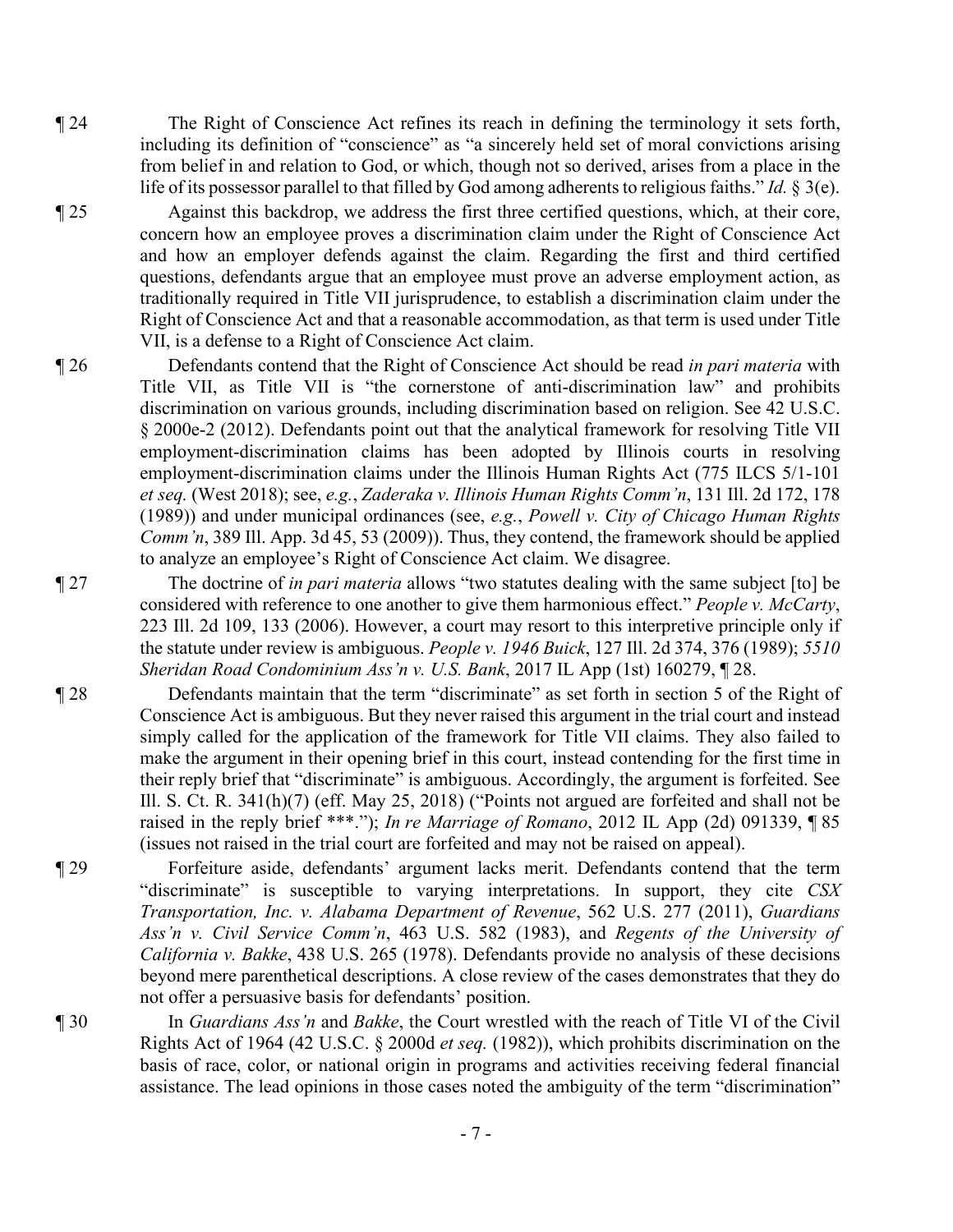in the statute in the context of resolving, respectively, that Title VI proscribed disparate-impact discrimination in addition to intentional discrimination and that Title VI does not prohibit a recipient of federal aid from taking race into account in an affirmative action program designed to eradicate the effects of past discrimination. *Guardian Ass'n*, 463 U.S. at 592 (opinion of White, J.); *Bakke*, 438 U.S. at 284 (opinion of Powell, J.).

¶ 31 Subsequently, however, in *CSX Transportation*, 562 U.S. at 286, the Court relied upon the "ordinary meaning of the word [discriminates]" as set forth in its dictionary definition. The issue was whether the sales and use tax the State of Alabama imposed on railroads when they purchase or consume diesel fuel (but not imposed on their competition—interstate motor and water carriers) could be challenged as a discriminatory tax in violation of the Railroad Revitalization and Regulatory Reform Act of 1976 (49 U.S.C. § 11501(b)(4) (2006) (prohibiting a State from "[i]mpos[ing] another tax that discriminates against a rail carrier")). In holding that it could, the Court noted that the statute did not define "discriminates" and thus the Court turned to the "ordinary meaning of the word," relying on the dictionary definition: " 'Discrimination' is the 'failure to treat all persons equally when no reasonable distinction can be found between those favored and those not favored.' " CSX Transportation, 562 U.S. at 286 (quoting Black's Law Dictionary 534 (9th ed. 2009)); see *id.* at 286-87 (stating " 'discriminates' means 'to make a difference in treatment or favor on a class or categorical basis in disregard of individual merit' " (quoting Webster's Third New International Dictionary 648 (1976))). Accordingly, the Court concluded, to charge one group of taxpayers a lower rate than another group of taxpayers, if the groups are the same in all relevant respects, is to discriminate. *Id.* at 287.

¶ 32 Notwithstanding the foregoing, defendants cite *CSX Transportation* for the proposition that "[e]ven though 'discriminate' has a general legal meaning relating to differential treatment, its precise contours still depend on its context." This is a quote from the dissent, not the majority opinion. *CSX Transportation*, 562 U.S. at 298 (Thomas, J., dissenting, joined by Ginsburg, J.) (citing *Guardian Ass'n*, 463 U.S. at 592 (opinion of White, J.), and *Bakke*, 438 U.S. at 284 (opinion of Powell, J.)). Defendants simply present no persuasive legal basis upon which to hold that the term "discriminate" as set forth in section 5 of the Right of Conscience Act is ambiguous. To the contrary, the ordinary meaning of the word is set forth in its dictionary definition, as the Court in *CSX Transportation* reasoned. See *id.* at 286 (majority opinion).

¶ 33 The application of the doctrine of *in pari materia* is not appropriate here in any event. Statutes are *in pari materia* if "they have the same purpose or object or relate to the same person or thing." *Wells v. Great Atlantic & Pacific Tea Co.*, 171 Ill. App. 3d 1012, 1019 (1988). However, where statutes address different subjects and were enacted for different purposes, the *in pari materia* doctrine does not apply. *Miller v. American Infertility Group of Illinois, S.C.*, 386 Ill. App. 3d 141, 151 (2008).

¶ 34 Title VII and the Right of Conscience Act address different subjects and were enacted for different purposes. The goal of Title VII is to eliminate discrimination in the workplace. *University of Texas Southwestern Medical Center v. Nassar*, 570 U.S. 338, 342 (2013) ("Title VII is central to the federal policy of prohibiting wrongful discrimination in the Nation's workplaces and in all sectors of economic endeavor."); *Equal Employment Opportunity Comm'n v. Shell Oil Co.*, 466 U.S. 54, 77 (1984) ("The dominant purpose of [Title VII], of course, is to root out discrimination in employment."). In contrast, the Right of Conscience Act (with its full title the "Health Care Right of Conscience Act") "deals specifically with the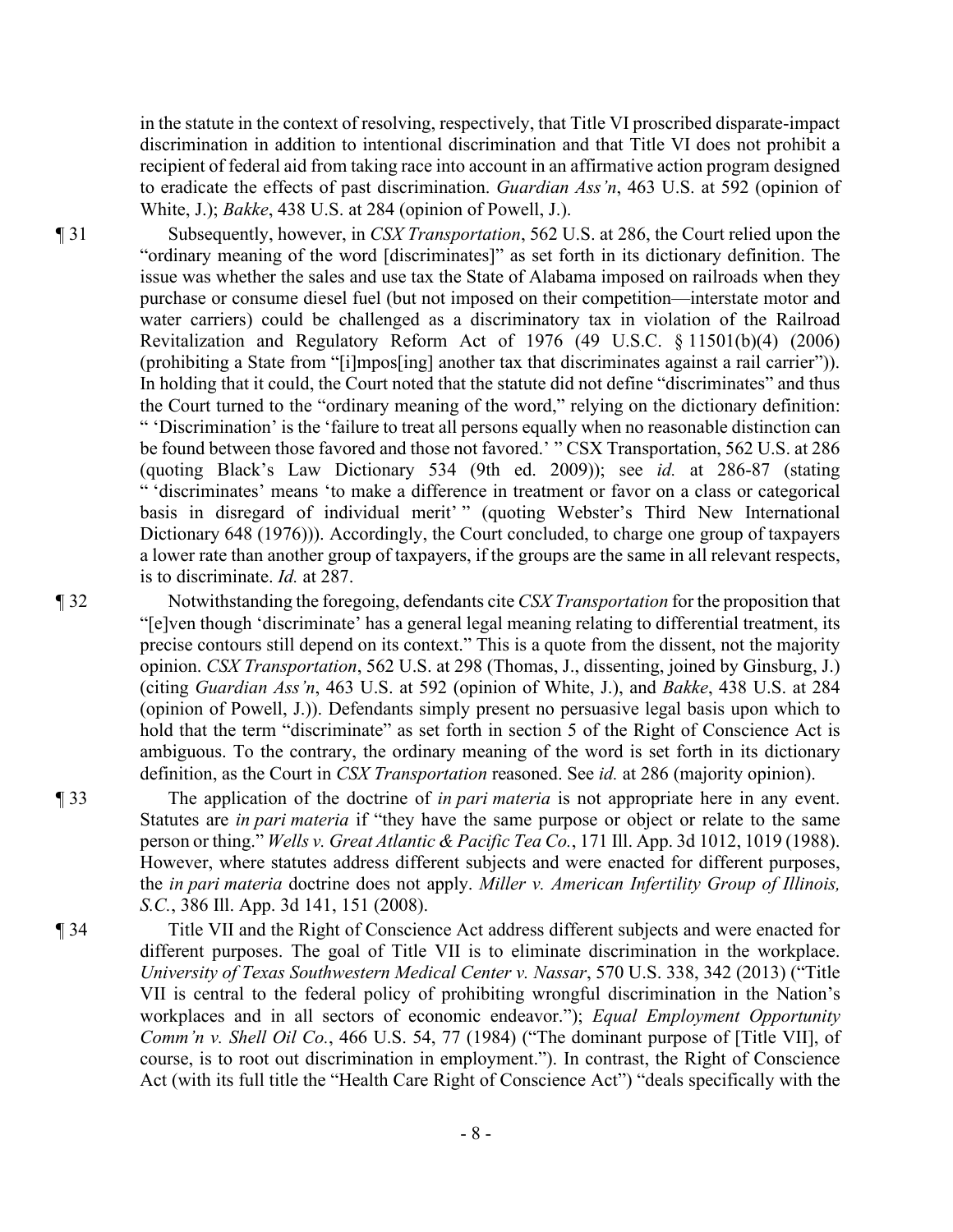issue of health care" (*Morr-Fitz, Inc. v. Quinn*, 2012 IL App (4th) 110398, ¶ 54) and is not confined to the employment context. Rather, the statute prohibits discrimination against "any person" because of "such person's conscientious refusal to receive, obtain, accept, perform, assist, counsel, suggest, recommend, refer or participate in any way in any particular form of health care services contrary to his or her conscience." 745 ILCS 70/5 (West 2014); see also *id.* § 12 ("Any person, association, corporation, entity or health care facility injured by any public or private person, association, agency, entity or corporation by reason of any action prohibited by this Act may commence a suit therefor \*\*\*."). Thus, in *Cohen v. Smith*, 269 Ill. App. 3d 1087, 1096 (1995), the court held that a patient and her husband stated a claim against a hospital and a male nurse under the Right of Conscience Act based on their alleged failure to honor the plaintiffs' religious belief that prohibited being seen unclothed by a member of the opposite sex.

¶ 35 Accordingly, while the certified questions here are framed in terms of an "employee's" burden under the statute, the Right of Conscience Act is not so confined. As Title VII and the Right of Conscience Act set forth different terms and serve distinct purposes, application of the doctrine of *in pari materia* is not warranted.

¶ 36 Defendants nonetheless resort to the argument they raised in the trial court—simply that Title VII's analytical framework should be imposed on a Right of Conscience Act discrimination claim raised in the employment context, like plaintiff's claim here. Initially, as articulated in the first certified question, defendants contend that an employee should be required to prove an adverse employment action, as traditionally required in Title VII actions, to establish a Right of Conscience Act claim. Their argument finds its footing in the familiar burden-shifting method of proof for establishing intentional discrimination, first set forth in *McDonnell Douglas Corp. v. Green*, 411 U.S. 792 (1973).

¶ 37 Under this framework, the plaintiff has the initial burden of setting forth a *prima facie* case of discrimination by establishing that he or she is a member of a protected class, that the plaintiff's job performance met the employer's legitimate expectations, that the plaintiff suffered an adverse employment action, and that similarly situated employees outside of the protected class received more favorable treatment. *Barbera v. Pearson Education, Inc.*, 906 F.3d 621, 629 (7th Cir. 2018). If the plaintiff satisfies this burden, then the employer must articulate a legitimate, nondiscriminatory reason for the adverse employment action. *Id.* At that point, the burden shifts back to the plaintiff to show that the employer's explanation is pretextual. *Id.* The ultimate burden of persuasion, however, "remains at all times with the plaintiff." *Texas Department of Community Affairs v. Burdine*, 450 U.S. 248, 253 (1981).

¶ 38 We note parenthetically that this framework has long been referred to as the "indirect" method of proving an intentional-discrimination claim, but the Seventh Circuit recently cautioned courts to consider the evidence as a whole and "stop separating 'direct' from 'indirect' evidence and proceeding as if they were subject to different legal standards." *Ortiz v. Werner Enterprises, Inc.*, 834 F.3d 760, 765 (7th Cir. 2016). We addressed the *Ortiz* decision in *Lau v. Abbott Laboratories*, 2019 IL App (2d) 180456, ¶ 41, pointing out that "the *McDonnell Douglas* burden-shifting approach is not a requirement in employment discrimination claims." Rather, the approach is " 'a means of organizing, presenting, and assessing circumstantial evidence in frequently recurring factual patterns found in discrimination cases'; it is 'not the only way to assess circumstantial evidence of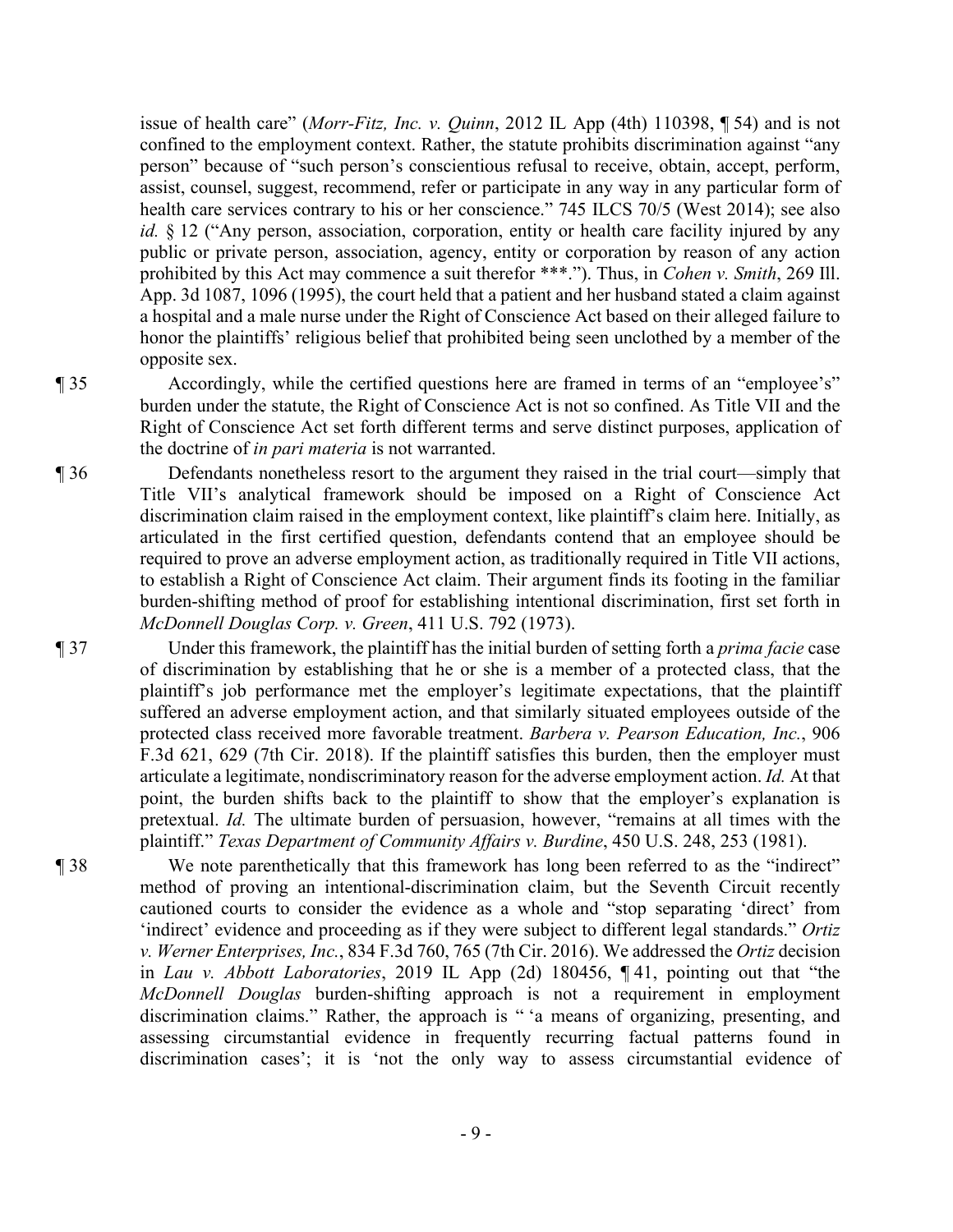discrimination.' " *Id.* (quoting *David v. Board of Trustees of Community College District No. 508*, 846 F.3d 216, 224 (7th Cir. 2017)).

- ¶ 39 Regardless, without any discussion of context or content, defendants would have us pluck from this body of Title VII jurisprudence the concept of establishing an adverse employment action as part of a plaintiff's *prima facie* case of discrimination and drop it into the Right of Conscience Act. Principles of statutory construction prohibit this. See *Acme Markets*, 236 Ill. 2d at 38 (where the statutory language is plain and unambiguous, we may not add provisions that are not found in the statute).
- ¶ 40 Indeed, the adverse employment action requirement is a constricting concept, the purpose of which is " 'to provide a reasonable limiting principle for the type of conduct actionable under the statute.' " *Lewis v. City of Chicago*, 496 F.3d 645, 653 (7th Cir. 2007) (quoting *Phelan v. Cook County*, 463 F.3d 773, 780 (7th Cir. 2006)). Accordingly, an adverse employment action is defined as a " 'significant change in employment status, such as hiring, firing, failing to promote, reassignment with significantly different responsibility, or a decision causing a significant change in benefits.' " *Id.* (quoting *Bell v. Environmental Protection Agency*, 232 F.3d 546, 555 (7th Cir. 2000)). The plain language of the Right of Conscience Act sets forth no qualification that its protection applies only when the plaintiff can establish the particularized adverse employment action cognizable under Title VII.

¶ 41 Defendants' discussion of an adverse employment action centers on the jurisprudential concept as set forth in the *McDonnell Douglas* burden-shifting approach. But the particular language of Title VII is instructive too. Title VII provides that

"[i]t shall be an unlawful employment practice for an employer \*\*\*

(1) to fail or refuse to hire or to discharge any individual, or otherwise to discriminate against any individual with respect to his compensation, terms, conditions, or privileges of employment, because of such individual's race, color, religion, sex, or national origin[.]" 42 U.S.C. § 2000e-2(a)(1) (2012).

The limitation of statutory protection to those who have suffered what is called an adverse employment action, like the protection set forth in Title VII and other federal statutes prohibiting discrimination in employment, is "judicial shorthand (the term does not appear in the statutes themselves) for the fact that these statutes require the plaintiff to prove that the employer's action of which he is complaining altered the terms or conditions of his employment." *Power v. Summers*, 226 F.3d 815, 820 (7th Cir. 2000). Thus, in *Power*, the Seventh Circuit rejected the application of the adverse-employment-action requirement to a claim under 42 U.S.C. § 1983 for retaliation in violation of the first amendment to the United States Constitution (U.S. Const., amend. I), reasoning that there is no such limiting language in section 1983—a statute "not \*\*\* even limited to employment." *Power*, 226 F.3d at 820; *cf. Lavalais v. Village of Melrose Park*, 734 F.3d 629, 635 (7th Cir. 2013) (holding that an adverse employment action is required to establish a section 1983 claim based on race discrimination in violation of the equal protection clause).

¶ 42 Likewise, the "terms-and-conditions-of-employment" language does not appear in the Right of Conscience Act—a statute particular to the health care setting and, as discussed, not confined to the employment context. We are not at liberty to ignore the plain language of the Right of Conscience Act and read into it the limitation of an adverse employment action requirement as fashioned in Title VII jurisprudence.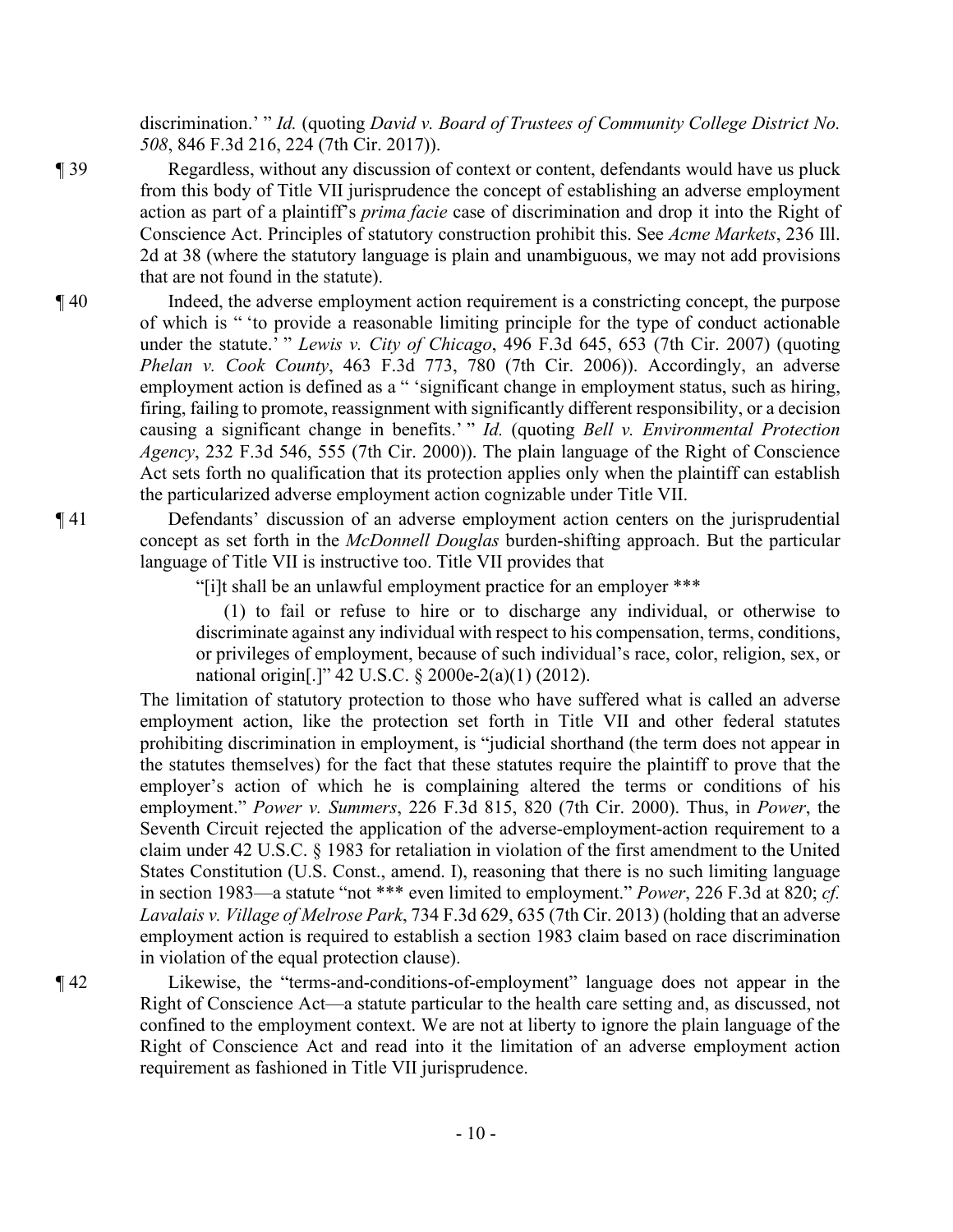- ¶ 43 Defendants contend that a reasonable accommodation—as that term is used under Title VII—is a defense to a Right of Conscience Act claim, and that argument fares no better. In fact, Title VII expressly provides a reasonable-accommodation defense in the text of the statute: "The term 'religion' includes all aspects of religious observance and practice, as well as belief, unless an employer demonstrates that he is unable to reasonably accommodate to an employee's or prospective employee's religious observance or practice without undue hardship on the conduct of the employer's business." 42 U.S.C. § 2000e(j) (2012). An "undue hardship" is one where an accommodation of an employee's religious beliefs would result in "more than a *de minimis* cost" to the employer in the form of higher wages or lost efficiency. *Trans World Airlines, Inc. v. Hardison*, 432 U.S. 63, 84 (1977). Contrary to Title VII's explicit provision of a reasonable-accommodation defense, the Right of Conscience Act is devoid of the defense.
- ¶ 44 The Right of Conscience Act was enacted years after Title VII and has been amended since, yet the Illinois legislature never incorporated a Title VII analysis for claims under the Right of Conscience Act. Had the Illinois legislature intended to limit the scope of prohibited discrimination to that which is actionable under Title VII, it could have done so. The absence of any such limitation in the language of the Right of Conscience Act reflects the lack of any intent to import the adverse-employment-action and reasonable-accommodation concepts into the statute.
- ¶ 45 Tellingly, defendants cite no decision that has applied Title VII's framework to a claim under the Right of Conscience Act. To the contrary, while not squarely faced with the issues set forth in the certified questions, Illinois courts have analyzed Right of Conscience Act claims pursuant to the plain language of the statute, without any suggestion that Title VII's framework would apply to the claims.

¶ 46 In this regard, we turn to the litigation involving the Right of Conscience Act that ensued after Illinois issued an administrative rule in 2005 (followed by amended versions) forcing pharmacies to dispense Plan B emergency contraception. In *Morr-Fitz, Inc. v. Blagojevich*, 371 Ill. App. 3d 1175 (2007), pharmacists and pharmacies sought to invalidate the rule, raising, *inter alia*, Right of Conscience Act and Religious Freedom Act claims. The appellate court affirmed the dismissal of the plaintiffs' claims on ground that the claims were not ripe for review and declined to address the alternative argument that the plaintiffs had not exhausted their administrative remedies. *Id.* at 1184.

- ¶ 47 The supreme court reversed, holding that the claims were ripe for judicial review in light of the rule's stated effect on the plaintiffs' business operations and the alleged chilling effect the rule had on their free exercise of religion. *Morr-Fitz, Inc. v. Blagojevich*, 231 Ill. 2d 474, 494-95 (2008). The court also held, *inter alia*, that the plaintiffs were not required to exhaust their administrative remedies before filing their claims in circuit court, as the governing statute set forth no such procedure to do so, and, in any event, seeking recourse before the administrative agency would be futile under the circumstances of the case. *Id.* at 496-501.
- ¶ 48 The case was remanded to the trial court where, following trial, the court found the administrative rule invalid under the Right of Conscience Act and the Religious Freedom Act and issued a permanent injunction against its enforcement. *Morr-Fitz, Inc.*, 2012 IL App (4th) 110398, ¶ 3. On appeal, although the appellate court found the injunction overly broad and modified its reach, it affirmed the trial court's findings that enforcing the rule against the plaintiffs on the issue of emergency contraceptives would violate the Right of Conscience Act. *Id.* Relying on the plain language set forth in the statute, including the definitions of "health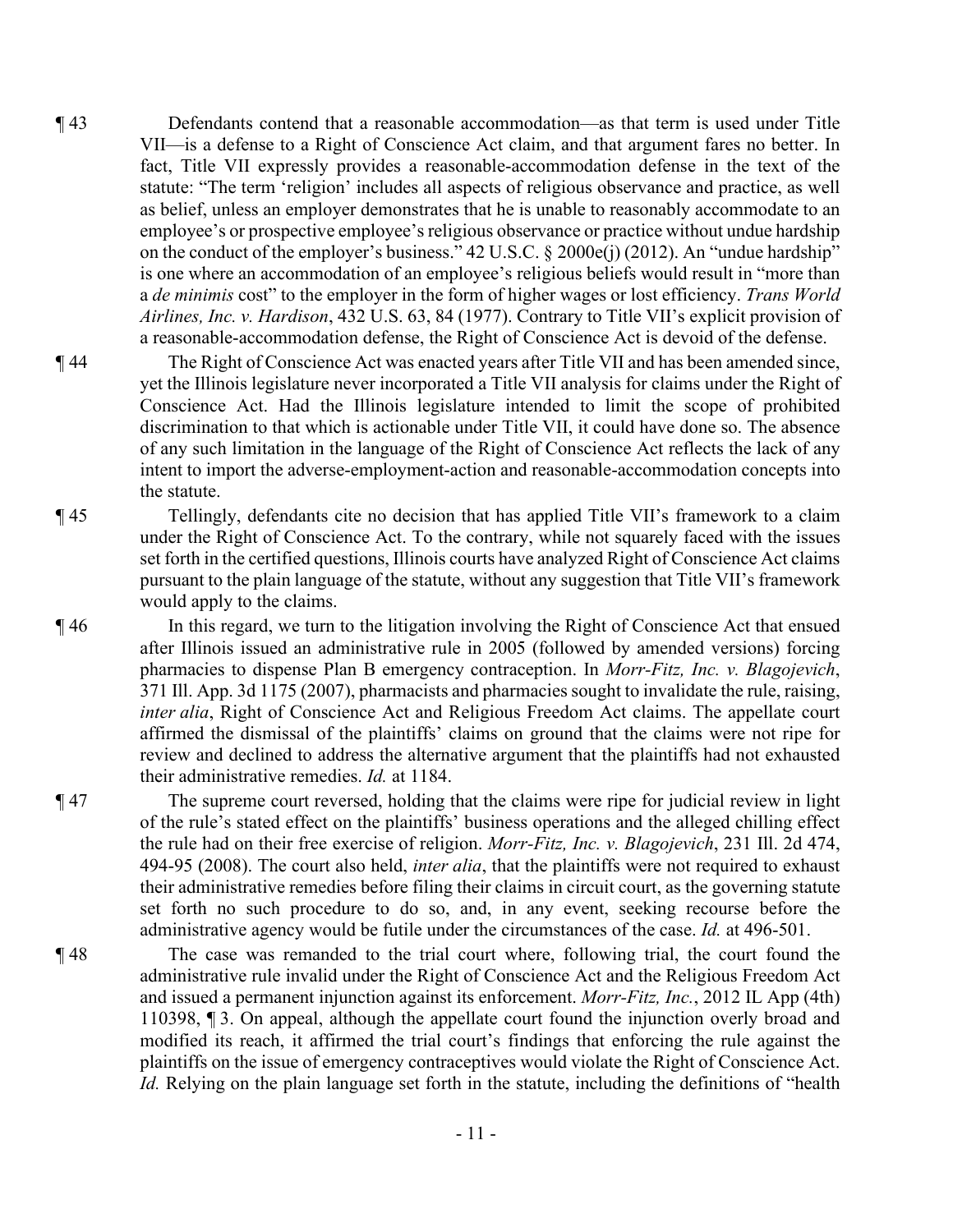care" and "health care facility," the court held that the Right of Conscience Act applies to the practice of pharmacy and that the provision of emergency contraceptives is not "emergency medical care," the obligation for which a pharmacist is not relieved from providing under the Right of Conscience Act. *Id.* ¶¶ 61-62, 66-77.

¶ 49 Significantly, the court also rejected an argument set forth by the American Civil Liberties Union of Illinois in its *amicus curiae* brief, that the Right of Conscience Act should be interpreted and applied according to the framework set forth in the Religious Freedom Act. *Id.* ¶¶ 54-55 (citing 775 ILCS 35/15 (West 2010)). The court found the Religious Freedom Act inapplicable, reasoning, *inter alia*, that the Right of Conscience Act specifically addresses the issue of health care, while the Religious Freedom Act applies broadly to any governmental action that substantially burdens a person's exercise of religion. *Id.* Here, we likewise interpret the Right of Conscience Act according to its plain language. There is no basis to import the statutory scheme of Title VII into the Right of Conscience Act.

¶ 50 We are further persuaded by the federal district court's decision in *Vandersand v. Wal-Mart Stores, Inc.*, 525 F. Supp. 2d 1052 (C.D. Ill. 2007), which also involved a pharmacist who refused to dispense Plan B emergency contraception on the ground of a sincerely held moral conviction. His employer, Wal-Mart, placed him on an unpaid leave, and the pharmacist raised a claim under the Right of Conscience Act as well as a claim under Title VII for religious discrimination. *Id.* at 1055. In denying Wal-Mart's motion to dismiss, the district court analyzed the Right of Conscience Act and Title VII claims separately, addressing the adverseemployment-action requirement and the reasonable-accommodation defense only in the context of the Title VII claim. There was no suggestion that Title VII's framework applied to the Right of Conscience Act claim. *Id.* at 1055-56. To the contrary, the court held that a pharmacist is covered by the Right of Conscience Act simply because "[the plaintiff] alleges that he refused to provide medication because of his conscience; Wal-Mart knew that he refused to provide medication because of his conscience, and Wal-Mart placed him on unpaid leave because of his act of conscience. [The plaintiff] states a claim." *Id.* at 1057.

- ¶ 51 In sum, we may not depart from the plain language of the Right of Conscience Act by reading into it conditions that conflict with the express legislative intent or by adding provisions that are not found in the statute. See *Acme Markets*, 236 Ill. 2d at 37-38. Accordingly, we may not impose Title VII's analytical framework or its explicit statutory defense of a reasonable accommodation on an employee's Right of Conscience Act claim. We therefore answer the first and third certified questions in the negative.
- ¶ 52 That brings us to the second certified question, which asks: "If an employee contends that a job duty violates their [*sic*] right of conscience under the [Right of Conscience Act], does a transfer of that employee to a job which does not include the objected-to duty necessarily violate [section 5 of the Right of Conscience Act]?" Pursuant to well settled principles of statutory construction, we are compelled to hold that the answer is no.

¶ 53 We revisit the plain language of section 5, which provides that

"[i]t shall be unlawful for any person, public or private institution, or public official to discriminate against any person in any manner, including but not limited to, licensing, hiring, promotion, transfer, staff appointment, hospital, managed care entity, or any other privileges because of such person's conscientious refusal to receive, obtain, accept, perform, assist, counsel, suggest, recommend, refer or participate in any way in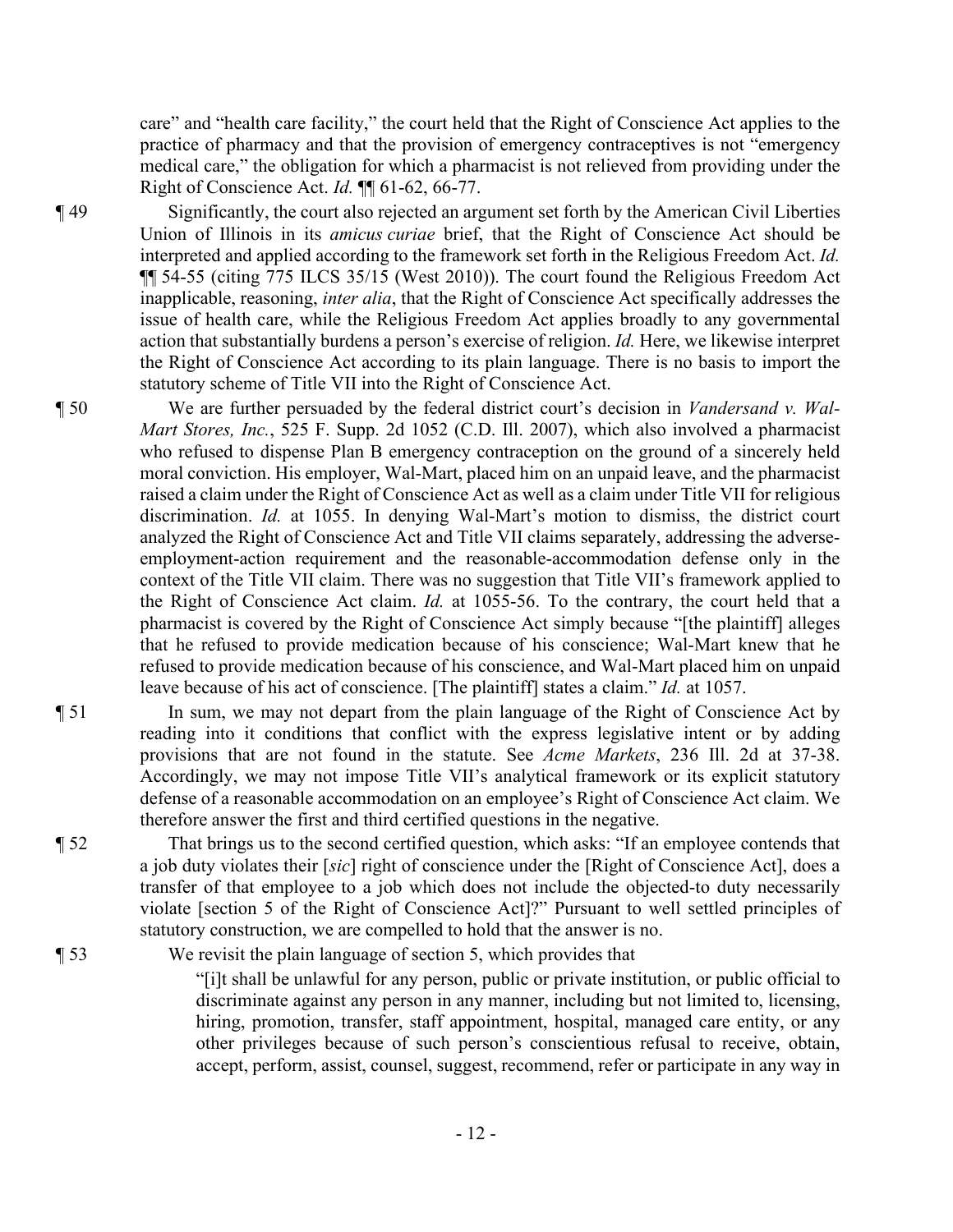any particular form of health care services contrary to his or her conscience." 745 ILCS 70/5 (West 2014).

¶ 54 Under the plain language of the statute, it is unlawful to discriminate against any person in any manner because of the person's conscience-based objection to participation in a particular form of health care services. A "transfer," as set forth in the statute, is included in the enumerated list of prohibited manners of discrimination. *Id.* But so is "licensing, hiring, promotion \*\*\* or any other privileges." *Id.* If transferring an employee who invokes a conscience-based objection to participation in a particular form of health care services were *ipso facto* a violation of the statute, then so too would licensing, hiring, or promoting the employee. We are obliged to presume that the legislature did not intend such consequences. See *Penkava v. Kasbohm*, 117 Ill. 2d 149, 154 (1987) (" '[W]here a literal enforcement of a statute would result in great injustice or absurd consequences, courts are bound to presume that such consequences were not intended and to adopt a construction which, it is reasonable to assume, was contemplated by the legislature.' " (quoting *People ex rel. Community High School District No. 231 v. Hupe*, 2 Ill. 2d 434, 448 (1954))). The statutory scheme makes clear that acts of discrimination with respect to these privileges is prohibited, not that the enumerated action in and of itself is prohibited.

¶ 55 Indeed, the Illinois legislature made its findings and policy underlying the Right of Conscience Act explicit in the statute:

> "The General Assembly finds and declares that people and organizations hold different beliefs about whether certain health care services are morally acceptable. It is the public policy of the State of Illinois to respect and protect the right of conscience of all persons who refuse to obtain, receive or accept, or who are engaged in, the delivery of, arrangement for, or payment of health care services and medical care whether acting individually, corporately, or in association with other persons; and to prohibit all forms of *discrimination*, disqualification, coercion, disability or imposition of liability upon such persons or entities by reason of their refusing to act contrary to their conscience or conscientious convictions in refusing to obtain, receive, accept, deliver, pay for, or arrange for the payment of health care services and medical care." (Emphasis added.) 745 ILCS 70/2 (West 2014).<sup>1</sup>

¶ 56 Thus, by prohibiting discrimination against one who exercises the right of personal conscience, the statute reflects an intent to protect that right in the provision of health care services. Robotically proscribing an employer from transferring an employee to a job that does not include a duty to which the employee has invoked a conscience-based objection would be inconsistent with the statute's clear purpose.

¶ 57 Moreover, inherent in the statute is the recognition that health care facilities are in the business of providing health care services that might include those that are contrary to an employee's conscience. See *id.* § 3(a), (d) (defining, respectively, "health care" and "health care facility"). If plaintiffs' position that a transfer necessarily violates the statute were adopted, health care facilities would be required to allow an employee who invokes a

<sup>&</sup>lt;sup>1</sup>We note that the Right of Conscience Act was amended to, *inter alia*, incorporate a requirement that health care facilities adopt protocols regarding access to care and information (see Pub. Act 99- 690, § 5 (eff. Jan. 1, 2017)). During oral argument, counsel advised that litigation challenging the amendments is ongoing at the trial court level.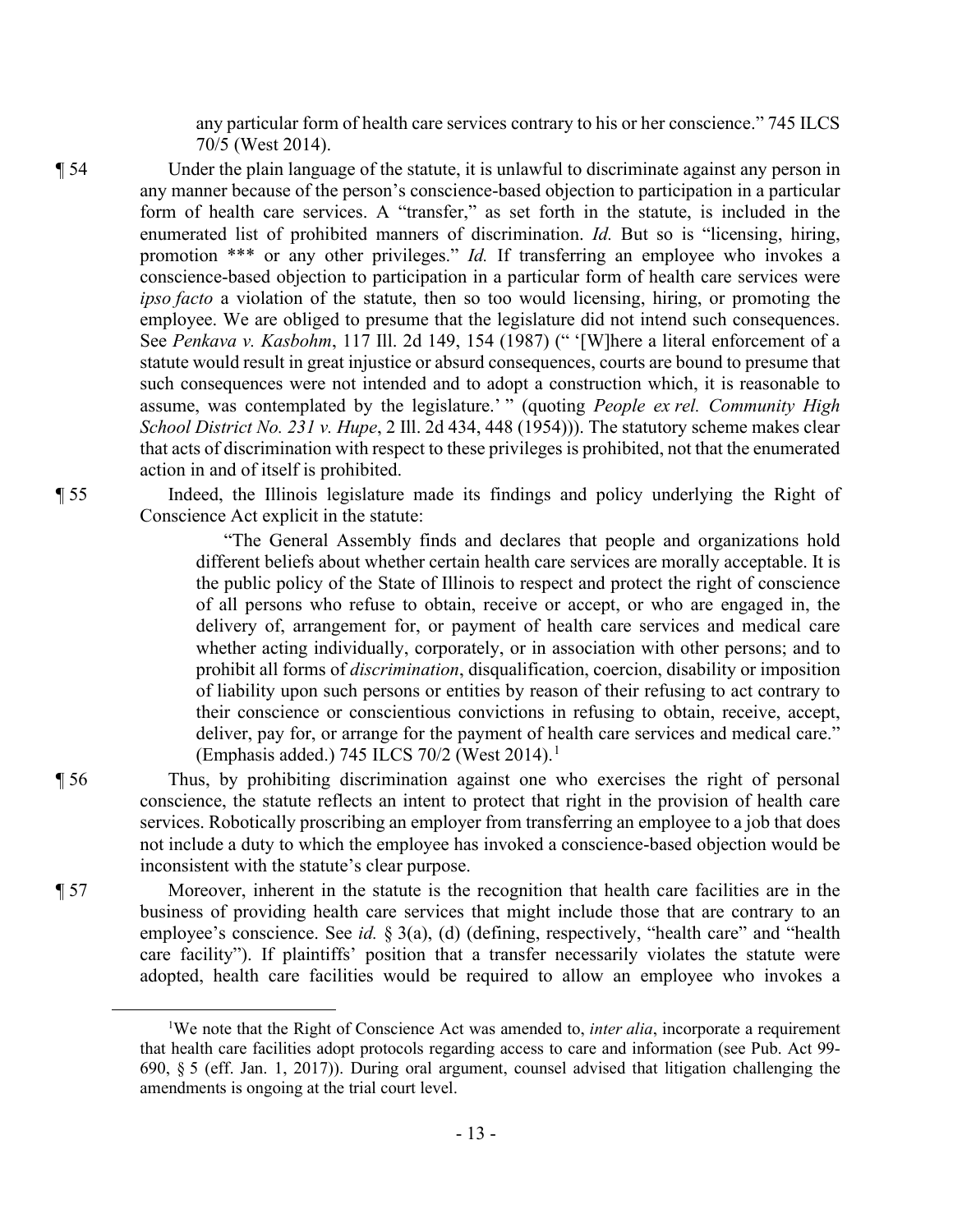conscience-based objection to particular job duties to remain in the employee's position and not perform those duties. But the objectionable job duties might constitute a major portion or all of the employee's work. The legislature could not have intended to require the employer to pay an employee for performing no duties at the workplace. And there might be an instance where the objecting employee is the only employee who performs the particular duties. The legislature could not have intended that the employer effectively cease its operations, leaving no one employed at the business. We are obliged to construe the statute in a manner that avoids such absurd, unreasonable, or unjust results. See *Palm*, 2018 IL 123152, ¶ 21.

- ¶ 58 Plaintiff's response is that transferring an employee to a different job that does not include objected-to duties necessarily violates the Right of Conscience Act *if* the transfer is because the employee exercised his or her right of conscience. This amounts to a tautological argument; the qualification that the transfer was because of the asserted right is inherent in the certified question. Plaintiff provides no persuasive legal basis to support her construction of the Right of Conscience Act. Principles of statutory construction compel us to answer the second certified question in the negative.
- ¶ 59 We reiterate in conclusion that the trial court held that there were genuine issues of material fact as to whether plaintiff was transferred. We express no opinion on this ruling. See *Miller*, 386 Ill. App. 3d at 144 ("When reviewing certified questions under Rule 308, we only answer the certified questions posed. We do not render an opinion or rule on the propriety of any underlying order of the trial court.").

# ¶ 60 B. The Religious Freedom Act

- ¶ 61 In resolving whether a challenged governmental action violated the free exercise clause of the first amendment to the United States Constitution (U.S. Const., amend. I), courts had historically applied a balancing test that considered whether the challenged action imposed a substantial burden on the practice of religion and, if so, whether it was necessary to serve a compelling governmental interest. *Burwell v. Hobby Lobby Stores, Inc.*, 573 U.S. 682, 693-94 (2014) (citing *Wisconsin v. Yoder*, 406 U.S. 205, 210-11, 234-36 (1972)); *Sherbert v. Verner*, 374 U.S. 398, 408-09 (1963). However, this method of analyzing free-exercise claims was rejected by the United States Supreme Court in *Employment Division, Department of Human Resources v. Smith*, 494 U.S. 872 (1990). *Burwell*, 573 U.S. at 694 (citing *Smith*, 494 U.S. at 883, 888). In *Smith*, 494 U.S. at 874, the plaintiffs were terminated from their jobs at a drug rehabilitation organization for violating a state law (which proscribed knowing or intentional possession of a controlled substance) by "ingest[ing] peyote for sacramental purposes at a ceremony of the Native American Church, of which both are members." The state denied their claims for unemployment benefits on the ground that they were ineligible because they had been discharged for work-related misconduct. *Id.* The Court rejected their free-exercise claims, ruling: "[T]he right of free exercise does not relieve an individual of the obligation to comply with a 'valid and neutral law of general applicability on the ground that the law proscribes (or prescribes) conduct that his religion prescribes (or proscribes).' " *Id.* at 879 (quoting *United States v. Lee*, 455 U.S. 252, 263 n.3 (1982) (Stevens, J., concurring)).
- 

¶ 62 Congress responded in 1993 with the enactment of the Religious Freedom Restoration Act of 1993 (Religious Freedom Restoration Act) (42 U.S.C. § 2000bb(b) (1994)) "to restore the compelling interest test as set forth in *Sherbert v. Verner*, 374 U.S. 398 (1963)[,] and *Wisconsin v. Yoder*, 406 U.S. 205 (1972)[,] \*\*\* to guarantee its application in all cases where free exercise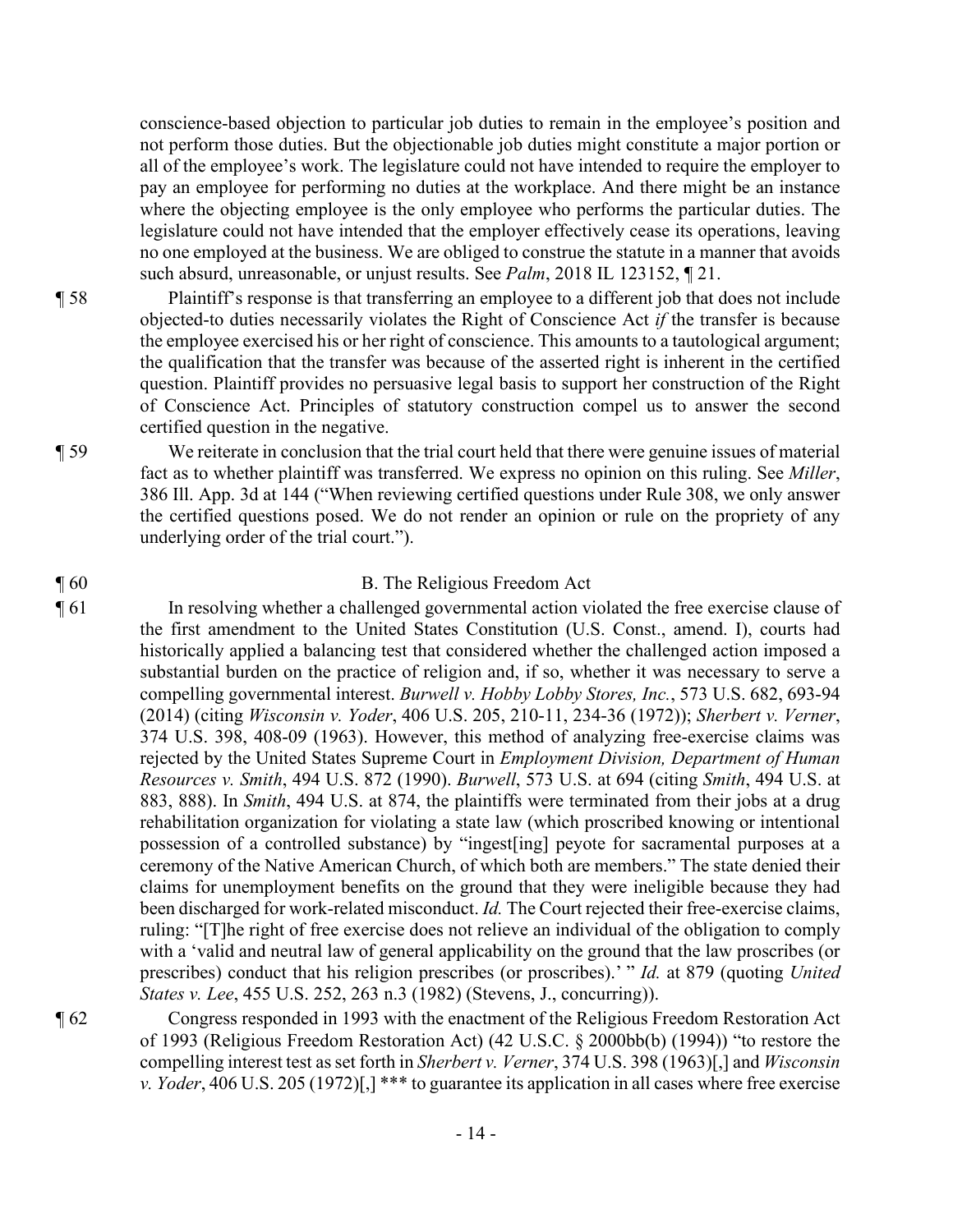of religion is substantially burdened," and "to provide a claim or defense to persons whose religious exercise is substantially burdened by government." However, in *City of Boerne v. Flores*, 521 U.S. 507, 532-34 (1997), the Court limited the applicability of the Religious Freedom Restoration Act to the federal government, concluding that the statute exceeded the scope of Congress's enforcement power under section 5 of the fourteenth amendment to the United States Constitution (U.S. Const., amend. XIV, § 5) by applying the law to the states.

¶ 63 The Illinois legislature, in turn, responded in 1998 with its enactment of the Religious Freedom Act:

> "(1) To restore the compelling interest test as set forth in Wisconsin v. Yoder, 406 U.S. 205 (1972), and Sherbert v. Verner, 374 U.S. 398 (1963), and to guarantee that a test of compelling governmental interest will be imposed on all State and local (including home rule unit) laws, ordinances, policies, procedures, practices, and governmental actions in all cases in which the free exercise of religion is substantially burdened [as well as]

(2) [t]o provide a claim or defense to persons whose exercise of religion is substantially burdened by government." 775 ILCS 35/10(b) (West 2014).

Accordingly, the Religious Freedom Act provides:

"Government may not substantially burden a person's exercise of religion, even if the burden results from a rule of general applicability, unless it demonstrates that application of the burden to the person (i) is in furtherance of a compelling governmental interest and (ii) is the least restrictive means of furthering that compelling governmental interest." *Id.* § 15.

¶ 64 The fourth certified question asks whether a reasonable accommodation, again as that term is used in Title VII jurisprudence, is a defense to a Religious Freedom Act claim. In accordance with the plain language of the Religious Freedom Act, explicit in the purpose for which it was enacted, we answer this question in the negative.

¶ 65 Defendants concede, as they must, that the Religious Freedom Act does not explicitly provide for a defense based upon reasonable accommodation. They nevertheless call for the application of a particularized framework to govern a Religious Freedom Act claim in the government employment context. They point out that the "hallmark of a substantial burden \*\*\* is the presentation of a coercive choice of either abandoning one's religious convictions or complying with the governmental regulation." *Diggs v. Snyder*, 333 Ill. App. 3d 189, 195 (2002). Accordingly, defendants contend, "where a defendant can show, in a governmentemployment setting, that it reasonably accommodated an employee's religious objections to some aspect of her job duties, by eliminating the conflict between employment requirements and religious beliefs, then it has rebutted any claim that it prevented her from engaging in conduct or having a religious experience that her faith mandates." There is no basis in the plain language of the Religious Freedom Act to support our imposition of this framework. Indeed, the Illinois legislature could not have been more clear in setting forth the statute's purpose to "restore the compelling interest test" as set forth in *Yoder* and *Sherbert*. 775 ILCS 35/10(b) (West 2014). The statute, in turn, explicitly sets forth the compelling-interest test. *Id.* § 15. There is no mention of a reasonable-accommodation defense in this test.

¶ 66 Defendants maintain that they "take no issue" with the compelling-interest test and "do not argue that reasonable accommodation should replace that aspect." Rather, their position is that,